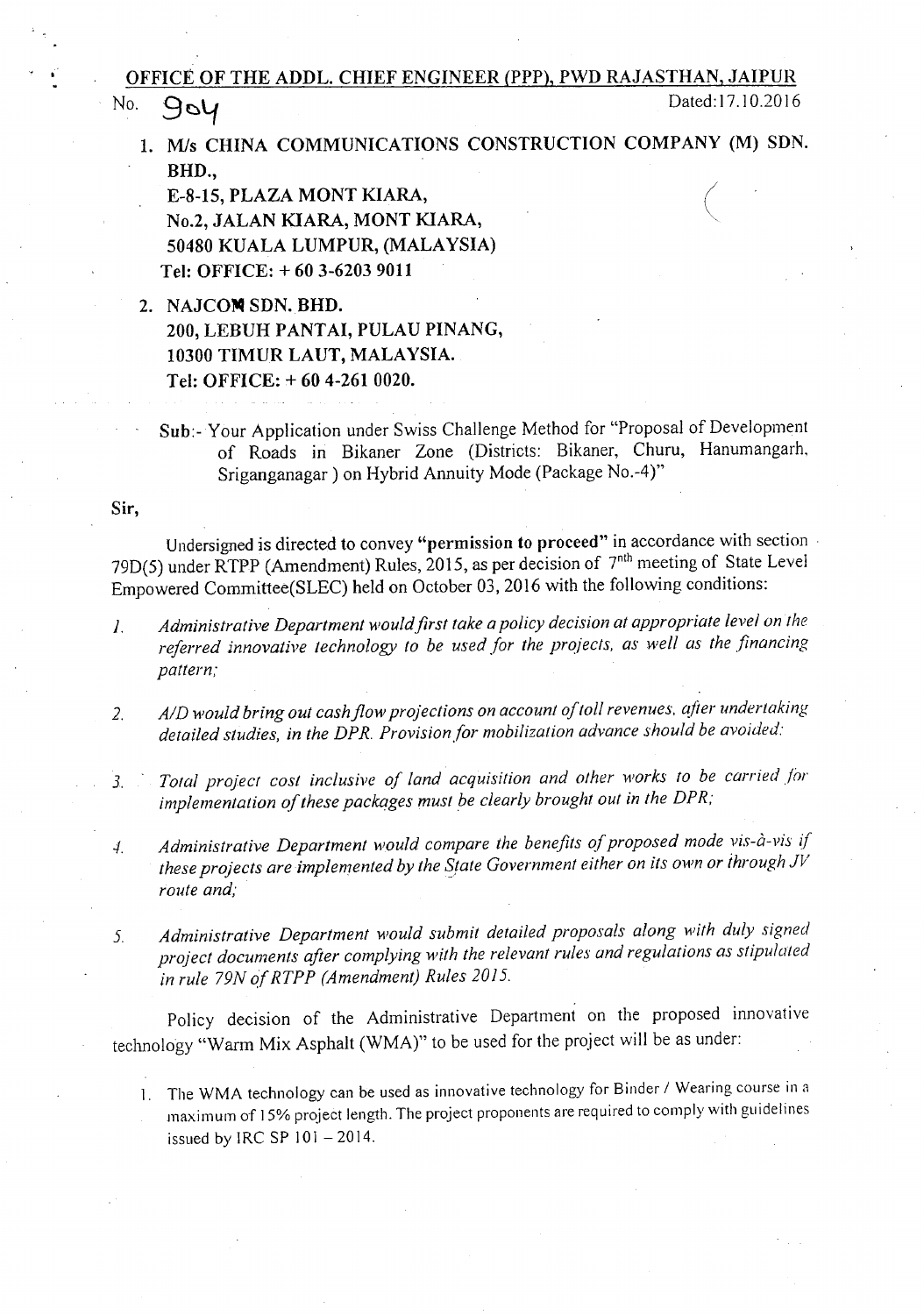2. The proposed stretches for use of WMA technology will be predetermined at DPR stage in consultation with the Authority (preferably staggered segments not more than 5 Kms. each) and incorporate in the bid documents accordingly.

The project implementation and financial modalities [the proposed financing pattern 20:80(State : Project Proponent)] are proposed to be deliberated and finalized with you in a "appraisal meeting for submission of DPR" scheduled on 16-17th November, 2016 in conference hall of PPP Division, PWD, Jaipur. The requisite administrative support/information in respect of compliance of conditions as stipulated at para 2, 3  $\&$  4 above can be availed by the proposed proponent from the concerned Project Director i.e. PO, PPP Division, PWD, Bikaner (9414-451969).

In view of above, you are requested to undertake detailed studies including preparation of Detailed Project Report required for bidding and submit the detailed and comprehensive proposal

as stipulated in Rule 79G of RTPP Rules 2013 within a period of 3 months from the date of issue of this letter.

Furthermore, it may please be noted that the technical proposal should comply with the requirements of Geometric Design Standards as stipulated in IRC SP 73:2007 and the project proponent is required to submit complete authenticated valid documents as stipulated in Rule 79N ofRTPP Rules with the detailed and comprehensive proposal.

List of the roads proposed by you is enclosed herewith for ready reference.

Yours faithfully. (shreshtha Addl. Chief Engineer (PPP).

PWD, Rajasthan, Jaipur.

 $Copy to: -$ 

- 1. PS to Hon'ble Minister for Public Works & Transport, GoR, Jaipur
- 2. PS to Addl. Chief Secretary, PWD, GoR, Jaipur
- 3. Commissioner, Bureau of Investment, Government of Rajasthan, Jaipur with the information that this proposal was received in follow-up of MoU with CIDB Holdings Malaysia.
- 4. Chairman, CIDB Holdings SON BHB P.O. Box No.85, Level 22, Menara Dato' Onn. Putra World Trade Center, No.45, Jalan Tun Ismail, 50480, Kuala Lumpur.
- 5. Shri Rajeev Gupta, Joint Director, Computer Center, Chief Engineer's Office, PWD. Jaipur with the request to arrange to upload this information on departmental website and State Public Procurement Portal in accordance with RTPP Rules 2015 Sub Section Swiss Challenge Method.
- 6. PO, PPP Division, PWD, Bikaner.

 $5016$  $\mathfrak{p}$ 

(Anoop Kulshreshtha) Addl. Chief Engineer (PPP). PWD, Rajasthan, Jaipur.